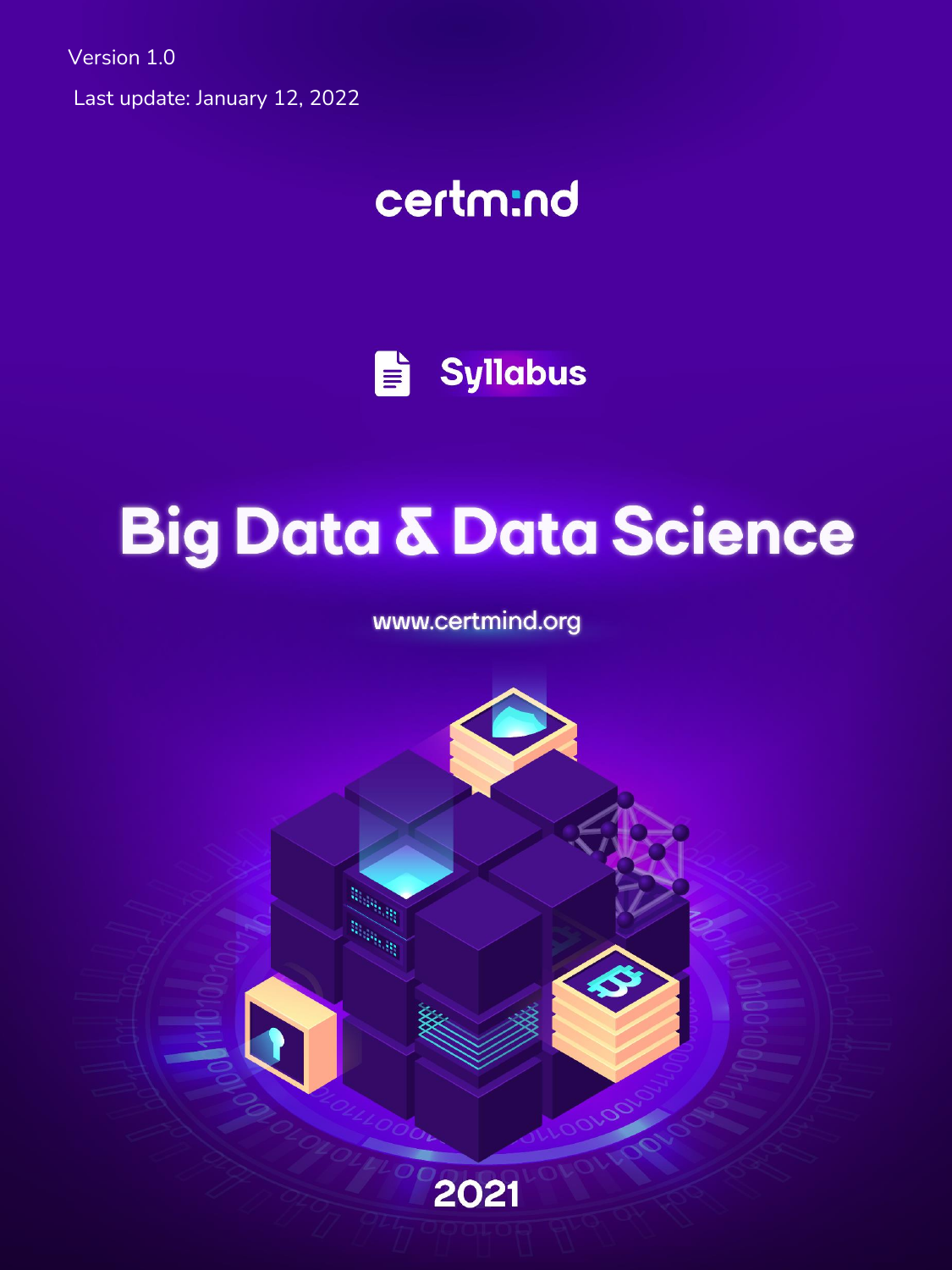# **Content**

| <b>Scheme Description</b><br>$\bullet$ .                                                                                                                                                                               | 3  |
|------------------------------------------------------------------------------------------------------------------------------------------------------------------------------------------------------------------------|----|
|                                                                                                                                                                                                                        |    |
| Required competencies and job description<br>$\bullet$                                                                                                                                                                 | 4  |
|                                                                                                                                                                                                                        |    |
| <b>Evaluation of skills</b><br>$\bullet$                                                                                                                                                                               | 6  |
|                                                                                                                                                                                                                        |    |
| Who should take this exam?<br>$\bullet$<br>$\mathcal{L}^{\text{max}}_{\text{max}}$ and $\mathcal{L}^{\text{max}}_{\text{max}}$ and $\mathcal{L}^{\text{max}}_{\text{max}}$ and $\mathcal{L}^{\text{max}}_{\text{max}}$ | 7  |
|                                                                                                                                                                                                                        |    |
| <b>Certification process</b><br>$\bullet$                                                                                                                                                                              | 8  |
|                                                                                                                                                                                                                        |    |
| Levels of Difficulty: Bloom's Taxonomy<br>$\bullet$                                                                                                                                                                    | 9  |
|                                                                                                                                                                                                                        |    |
| Renewal, surveillance and withdrawal of certification<br>$\bullet$                                                                                                                                                     | 11 |
|                                                                                                                                                                                                                        |    |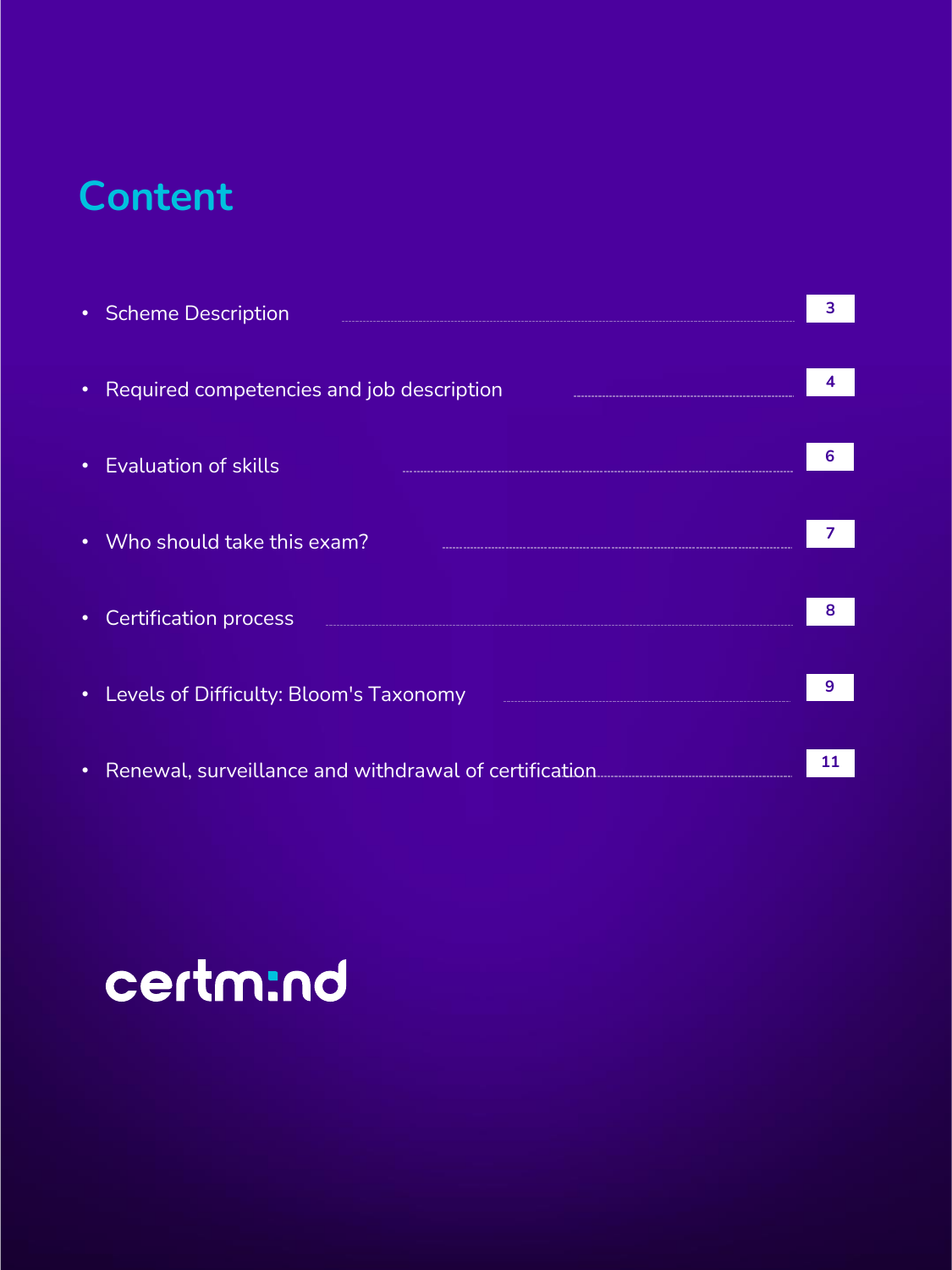### **Big Data & Data Science**

Our goal at CertMind is to certify the skills of professionals working in the Technology context. To achieve this, we seek to ensure that professionals demonstrate their skills and knowledge through the application of an International Certification Exam.

#### **Certification category**

**Main category:** Tecnologías emergentes **Category:** Big Data **Subcategory**: Big Data & Data Science

### **Scope of certification**



The purpose of the Certification in Big Data & Data Science is to show that the professional has the knowledge about the basic concepts, types, classification and characteristics of data according to its structure, understands the concepts of analysis and analytics of Big Data, business context and knows the technologies related to Big Data; also, must know the qualities and field of action of a data scientist; in order to be competent in the technological and professional world, generating value for the organization to which it belongs.

#### **Prerequisites**

- Be of legal age, according to the minimum age determined by law (according to the National Identity Card that must be uploaded to the platform).
- Have basic knowledge of reading, writing and basic arithmetic: addition, subtraction, multiplication and division.
- Reading and acceptance of the Code of Ethics available on the platform before taking the certification exam.

#### **Code of Ethics**

All certified professionals must know, accept and abide by the Code of Ethics, which is available for consultation on the platform.

#### **Recommendations**

It is highly recommended that the professional attends a formal Big Data & Data Science training of at least 24 hours, segmented into 6 sessions of approximately 4 hours.

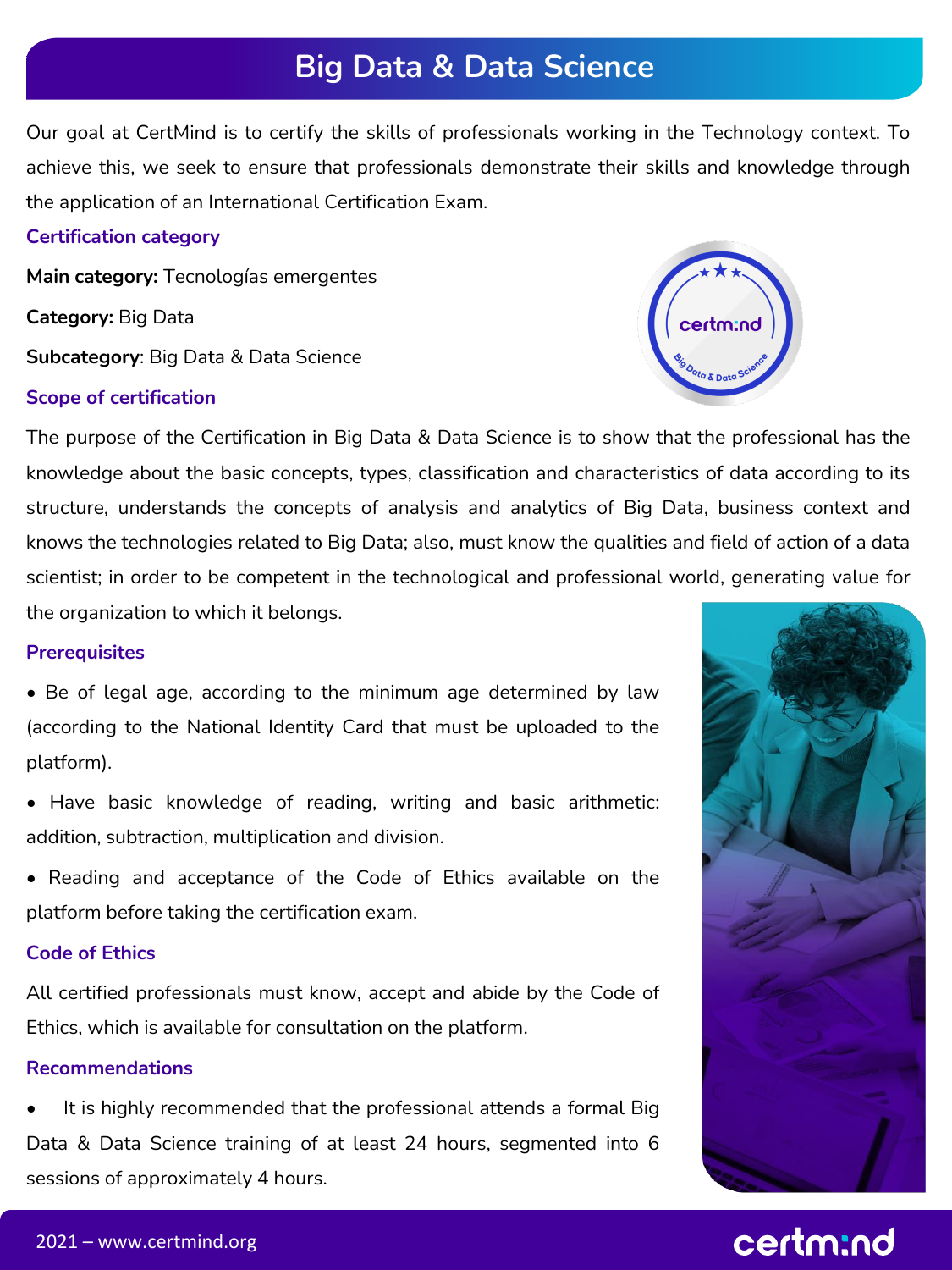In order to ensure that the professional has the minimum competencies and knowledge that can be applied in a real environment, the following topics are addressed in the exam:

| <b>Module</b>                            | <b>Job Description</b>                                                                                                                                                                                                                                                                                      | <b>Required competencies</b>                                                                                                                                                                                                                 |
|------------------------------------------|-------------------------------------------------------------------------------------------------------------------------------------------------------------------------------------------------------------------------------------------------------------------------------------------------------------|----------------------------------------------------------------------------------------------------------------------------------------------------------------------------------------------------------------------------------------------|
| 1.Prologue                               | definition<br>Recognize<br>the<br>and<br>of<br><b>Big</b><br>concepts<br>Data,<br>the<br>characteristics of data according to<br>its structure, relational and non-<br>relational<br>data<br>models.<br>the<br>differences between the 7Vs, the<br>characteristics of the nine stages of<br>the life cycle. | 1.<br><b>Basic concepts</b><br><b>Big Data and environments</b><br>2.<br>3. The 7 Vs of Big Data<br>4. Stages of the Big Data lifecycle (9)<br>stages)                                                                                       |
| 2. Big Data<br>analytics and<br>analysis | Learn each of the types of analysis<br>and analytics related to Big Data<br>and the different types of business<br>intelligence (BI), to demonstrate the<br>statistical<br>basic<br>knowledge<br>necessary to be a data analyst.                                                                            | 1.<br>Analytics and its types<br>2.<br>Analytics and its types<br>3.<br>Statistical analysis<br><b>Visual Analytics</b><br>4.<br>Machine Learning<br>5.<br>Semantic analysis<br>6.<br>7.<br><b>Traditional Business Intelligence</b><br>(BI) |
| 3. Business context                      | Understand the business aspects of<br>Big Data, identify the main benefits<br>and technical concepts of data<br>security and privacy, recognizing the<br>business drivers, technology, tools,<br>opportunities<br>and<br>challenges<br>affecting the business ecosystem.                                    | 1.<br><b>Business Context</b><br>2.<br>Business and technology drivers<br>of Big Data<br>3.<br><b>Big Data Analytics and</b><br>Visualization<br><b>Big Data Opportunities and</b><br>4.<br>Challenges                                       |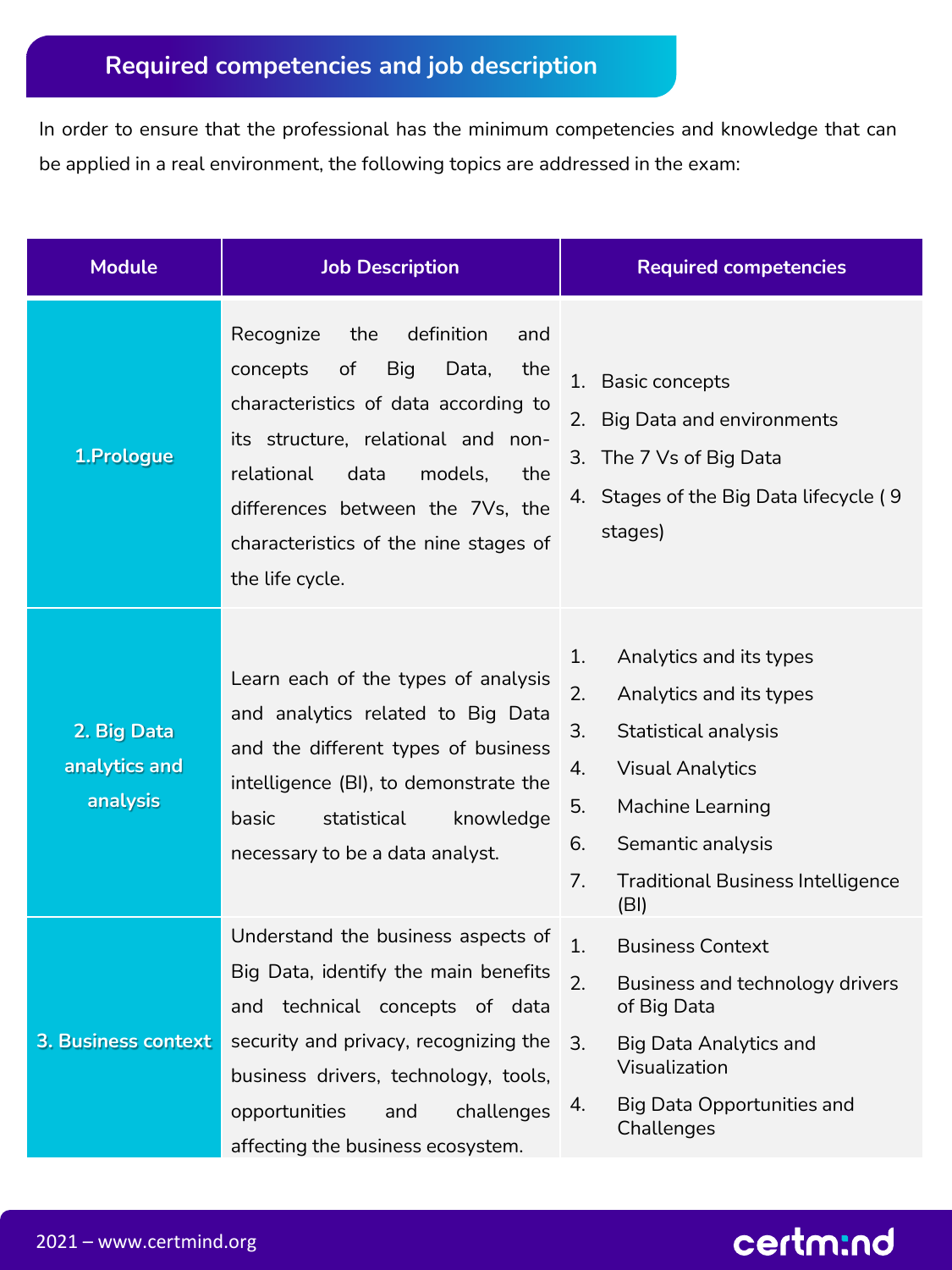| <b>Module</b>                                                | <b>Job Description</b>                                                                                                                                                                                                                                                                  | <b>Required competencies</b>                                                                                                                                                       |
|--------------------------------------------------------------|-----------------------------------------------------------------------------------------------------------------------------------------------------------------------------------------------------------------------------------------------------------------------------------------|------------------------------------------------------------------------------------------------------------------------------------------------------------------------------------|
| 4. How to become<br>a Data Scientist?                        | Understand the roadmap that leads<br>to a successful adoption of Cloud<br>Computing services, understanding<br>the roles and possibilities that are<br>relevant to gaining benefits from the<br>Cloud and identifying the method to<br>migrate your applications to the<br>Cloud.       | 1.<br>What is data science?<br>2.<br>Data Scientist                                                                                                                                |
| <b>5. Traditional</b><br>technologies<br>related to Big Data | Identify the characteristics, types,<br>differences,<br>phases,<br>benefits.<br>elements of technologies related to<br>Big Data.                                                                                                                                                        | 1.<br>Traditional technologies related<br>to Big Data<br>2.<br>The cycle for data consolidation:<br>ETL<br>OLTP and OLAP systems<br>3.<br>Data Warehouse<br>4.<br>5.<br>Data Marts |
| 6.Hadoop                                                     | Ensure understanding of the basic<br>of the<br>Framework<br>components<br>(YARN,<br>HDFS,<br>MapReduce),<br>understand<br>the<br>ecosystem<br>technologies,<br>different<br>know<br>the<br>platforms that offer Cloud services<br>and know how to integrate Hadoop<br>in organizations. | 1.<br>What is Hadoop?<br>2<br>Components<br>3.<br>Hadoop Ecosystem<br><b>Cloud Services</b><br>4.<br>How to integrate Hadoop into<br>5.<br>your enterprise?                        |

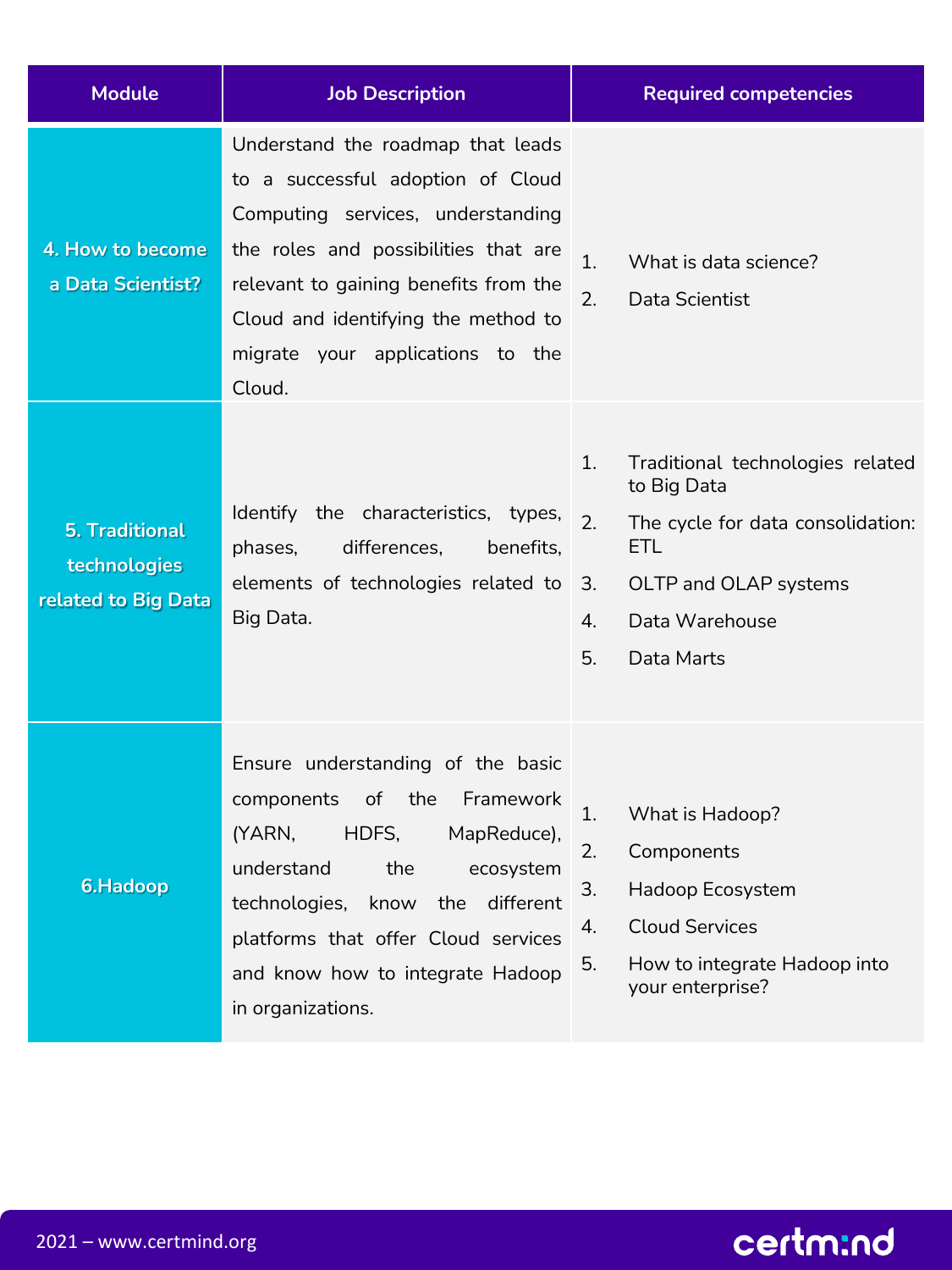### **Evaluation of skills**

CertMind performs two types of assessment to ensure that the professional has the required competencies:

- **1. Multiple choice questions with only one answer:** this evaluation modality consists of theoretical questions of multiple-choice single answer that seek to measure the degree to which the professional has understood the theoretical concepts of the certification.
- **2. Case study:** It is structure is similar to that of the questions mentioned in the previous section, the difference being that, instead of asking about a particular concept, it presents a description of a situation that takes place in the real context and that must be analyzed by the professional in such a way that he/she can first identify the problem and then evaluate which of the options presented reflects the best solution to the problem situation.

| <b>Competition</b>                                                                                                                                                                                                                                                           | <b>Questions</b><br>(1)   | <b>Case study</b><br>(2)  |
|------------------------------------------------------------------------------------------------------------------------------------------------------------------------------------------------------------------------------------------------------------------------------|---------------------------|---------------------------|
| Recognize the definition and concepts of Big<br>Data, the<br>characteristics of data according to its structure, relational and non-<br>relational data models, the differences between the 7Vs, the<br>characteristics of the nine stages of the life cycle.                | X                         |                           |
| Learn each of the types of analysis and analytics related to Big<br>Data and the different types of business intelligence (BI), to<br>demonstrate the basic statistical knowledge necessary to be a data<br>analyst.                                                         | $\boldsymbol{\mathsf{X}}$ | $\boldsymbol{\mathsf{X}}$ |
| Understand the business aspects of Big Data, identify the main<br>benefits and technical concepts of data security and privacy,<br>recognizing the business drivers, technology, tools, opportunities<br>and challenges affecting the business ecosystem.                    | $\boldsymbol{\mathsf{X}}$ |                           |
| Understand the roadmap that leads to a successful adoption of<br><b>Cloud Computing services, understanding the roles and possibilities</b><br>that are relevant to gaining benefits from the Cloud and identifying<br>the method to migrate your applications to the Cloud. | $\boldsymbol{\mathsf{X}}$ | X                         |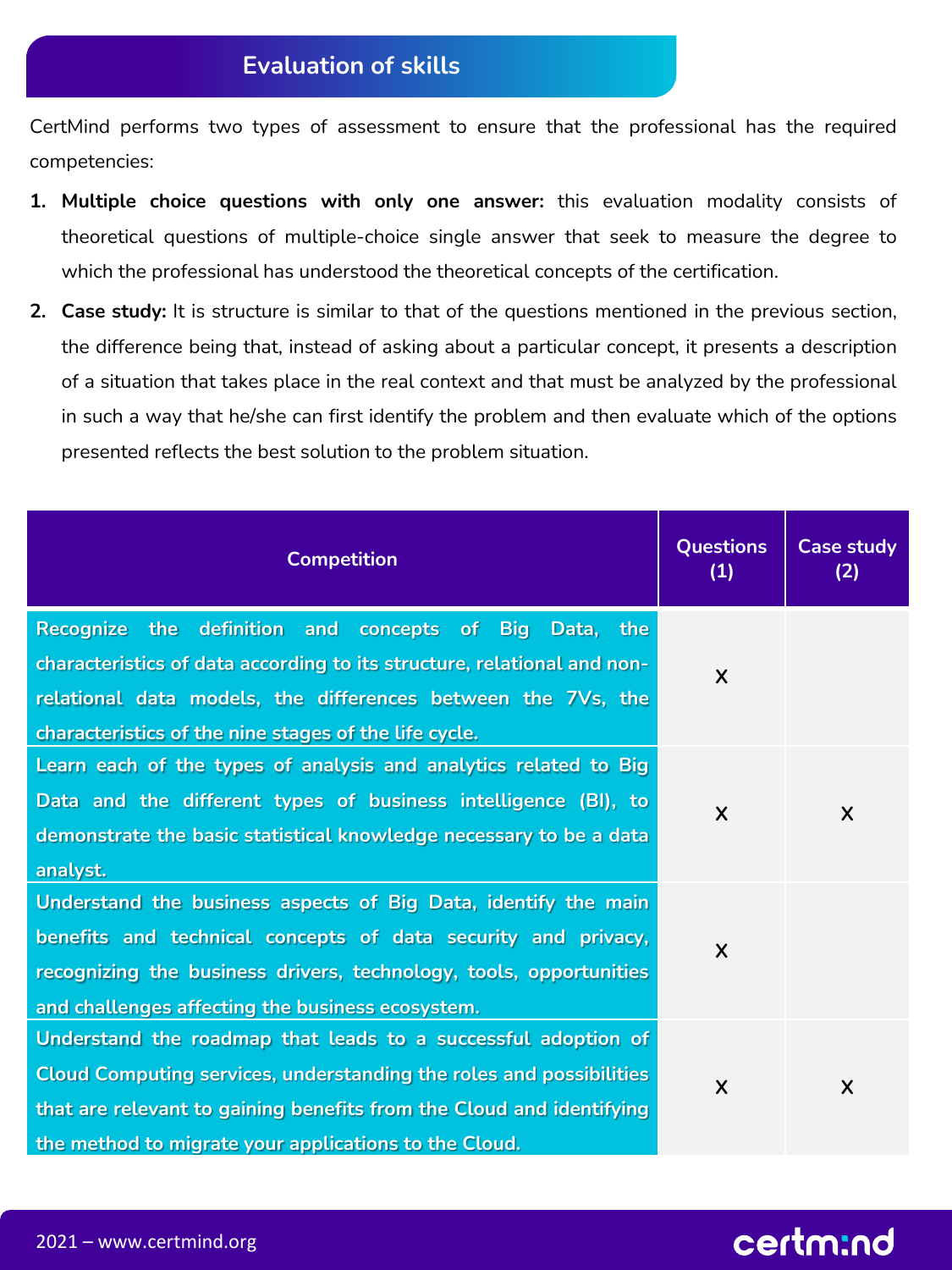| <b>Competition</b>                                                                                                                                                                                                                                        | <b>Questions</b><br>(1)   | <b>Case study</b><br>(2) |
|-----------------------------------------------------------------------------------------------------------------------------------------------------------------------------------------------------------------------------------------------------------|---------------------------|--------------------------|
| Identify the characteristics, types, phases, differences, benefits,<br>elements of technologies related to Big Data.                                                                                                                                      | $\times$                  |                          |
| Ensure understanding of the basic components of the Framework<br>MapReduce), understand the<br>HDFS,<br>(YARN,<br>ecosystem<br>technologies, know the different platforms that offer Cloud services<br>and know how to integrate Hadoop in organizations. | $\boldsymbol{\mathsf{x}}$ | X                        |

### **Who should take this exam?**

This exam is ideal for responsible individuals or teams seeking to understand the business potential of Big Data & Data Science and related technologies on the development of organizations.

**Roles such as:** Software engineers, application developers, I.T. architects, business analysts, data analysts, project managers, systems analysts. For individuals or teams who are involved in system or database administration and big data analysis, and who are looking to move towards Big Data.

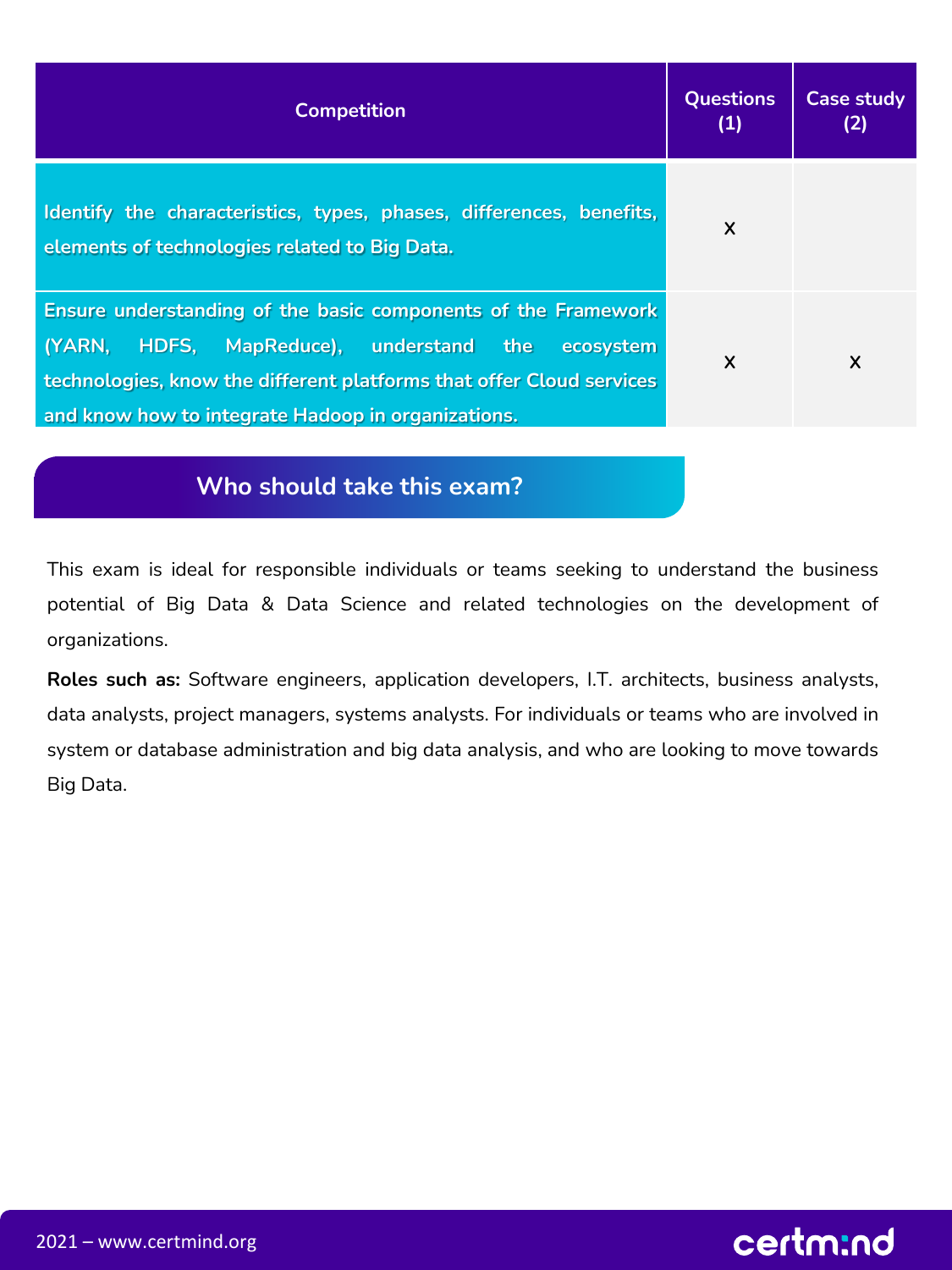The following chart shows the general life cycle for obtaining a certification:



Each of the phases for obtaining certification for the first time is described below; the phases after obtaining the certificate (red-bordered boxes) will be explained later.

**1. Request for certification:** the applicant submits his or her certification application, on the QuizLab platform or through the partner company (where the applicant has taken his or her training). Once the application is approved, the applicant's profile is created in CertMind.

**2. Documentary support:** the applicant must attach in the CertMind platform his or her identity document and additionally complete the registration of his or her resume (CV).

**3. Verification and acceptance:** the platform verifies the applicant's compliance with the prerequisites, once verified, the application is accepted and the applicant becomes a candidate for the certification process.

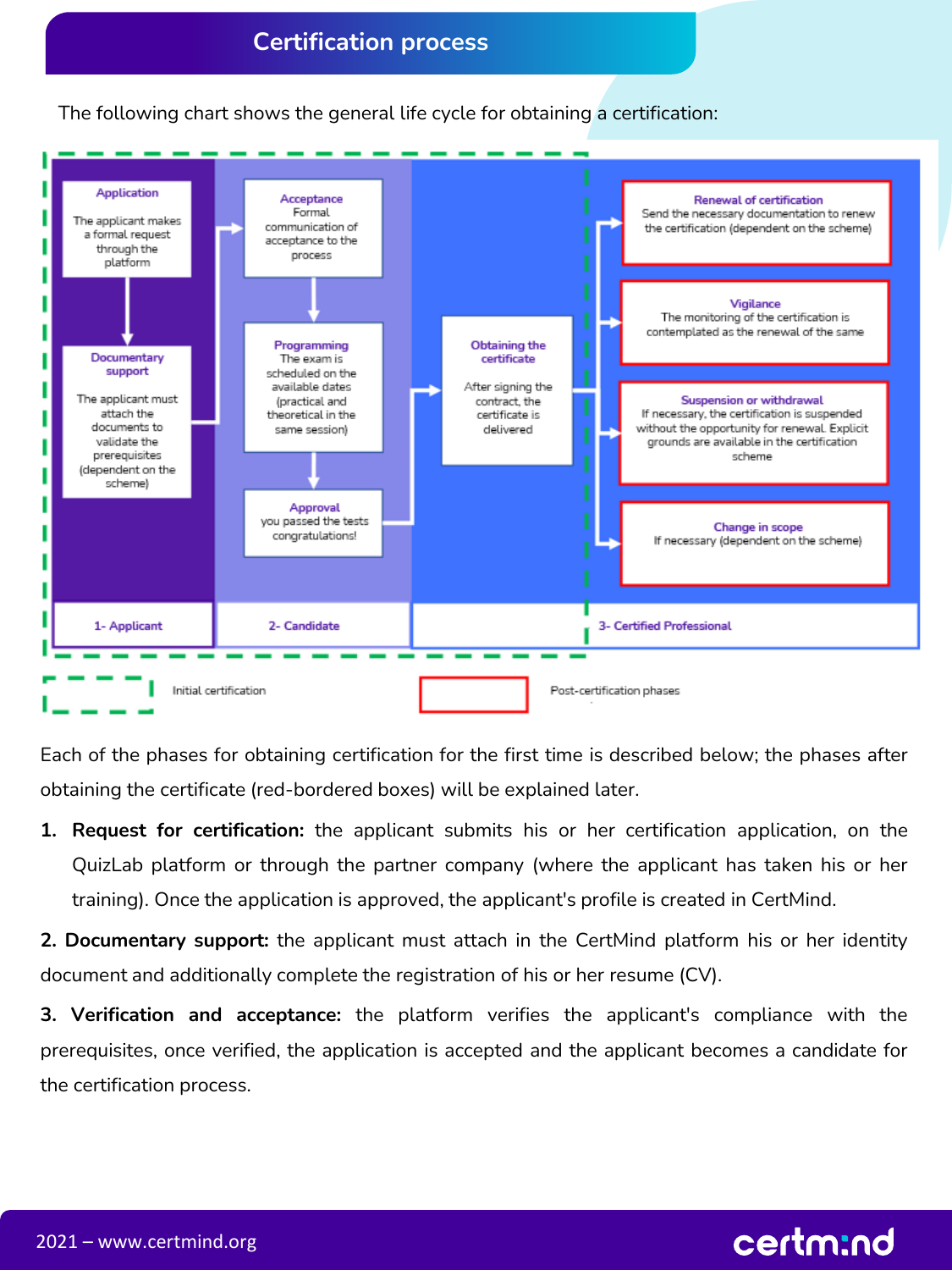**4. Programming:** the call for the presentation of the exam is made, directly on the platform or through its representative. The format of the exam is explained below:

- **• Type:** 40-question, multiple-choice, single-answer online exam.
- **• Duration:** 60 minutes.
- **• Minimum passing grade:** 28/40 or 70%.

**• Additional time:** If the professional does not take the exam in his/her native language, he/she will have an additional 15 minutes and is also allowed to use a dictionary.

**• Supervision:** CertMind monitors the tests to ensure that they are performed correctly and transparently through the Invigilator Program (also known as "Proctor"). To learn more about this surveillance mechanism, please visit the following website www.certmind.org

- **Open book:** No.
- **• Modality:** Available online only on the CertMind platform.
- **• Validity :** 5 Years.

**• Others :** All applicants are required to read and accept the company's code of ethics and terms and conditions.

### **Levels of Difficulty: Bloom's Taxonomy**

Bloom's Taxonomy is a theory known in the educational sector because many teachers consider it suitable for evaluating the cognitive level acquired in a subject. The objective of this theory is that after a learning process, the learner acquires new skills and knowledge. The following table presents a description of the categories of Bloom's taxonomy present in the certification exam, as well as a description of in the certification exam, as well as the percentage of each type of question in the exam.

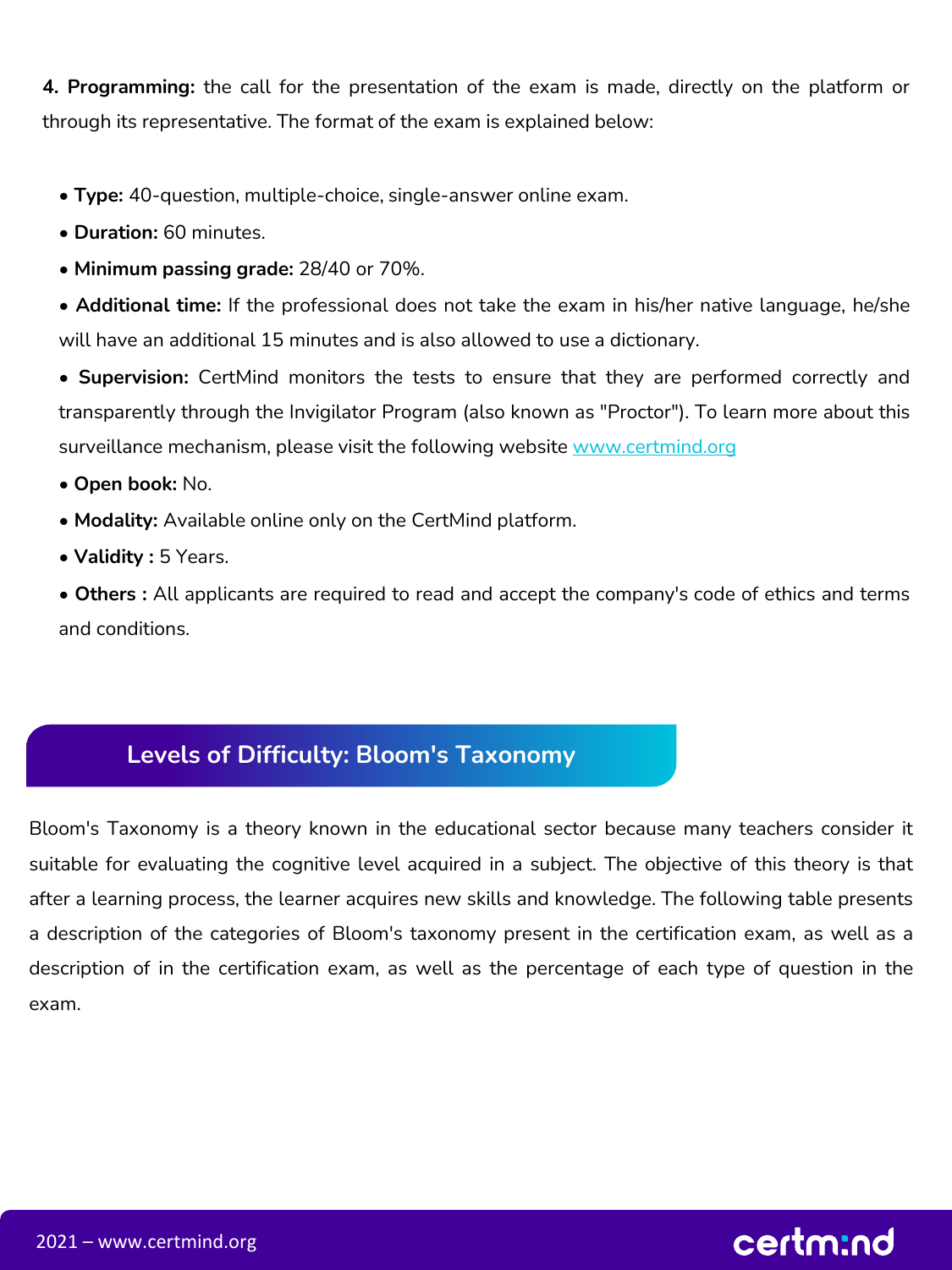| <b>Module</b>                                            | Level 1                                                                                                                                                                                                    | Level 2                                                                                                                                                                                                                                                                                         | Level 3                                                                                                                       |
|----------------------------------------------------------|------------------------------------------------------------------------------------------------------------------------------------------------------------------------------------------------------------|-------------------------------------------------------------------------------------------------------------------------------------------------------------------------------------------------------------------------------------------------------------------------------------------------|-------------------------------------------------------------------------------------------------------------------------------|
| <b>Description</b>                                       | Knowledge. It can<br>comprise<br>remembering a wide<br>range of elements,<br>from specific data to<br>complete theory. But<br>all that is needed is to<br>bring to mind the<br>appropriate<br>information. | <b>Compression. This</b><br>can be demonstrated<br>by passing, or<br>translating, material<br>from one form to<br>another (words to<br>numbers),<br>interpreting the<br>material (explaining<br>or summarizing), and<br>estimating future<br>trends (predicting<br>consequences or<br>effects). | <b>Application. Refers</b><br>to the ability or<br>capacity to use the<br>material learned in<br>concrete, new<br>situations. |
| <b>Percentage of</b><br>questions present in<br>the exam | 40%                                                                                                                                                                                                        | 45%                                                                                                                                                                                                                                                                                             | 15%                                                                                                                           |

Note: For more information on the monitoring system visit our web site [https://certmind.org.](https://certmind.org/)

**5. Obtaining the certificate:** once the exam is passed and the terms and conditions contract is accepted, the certification is delivered.

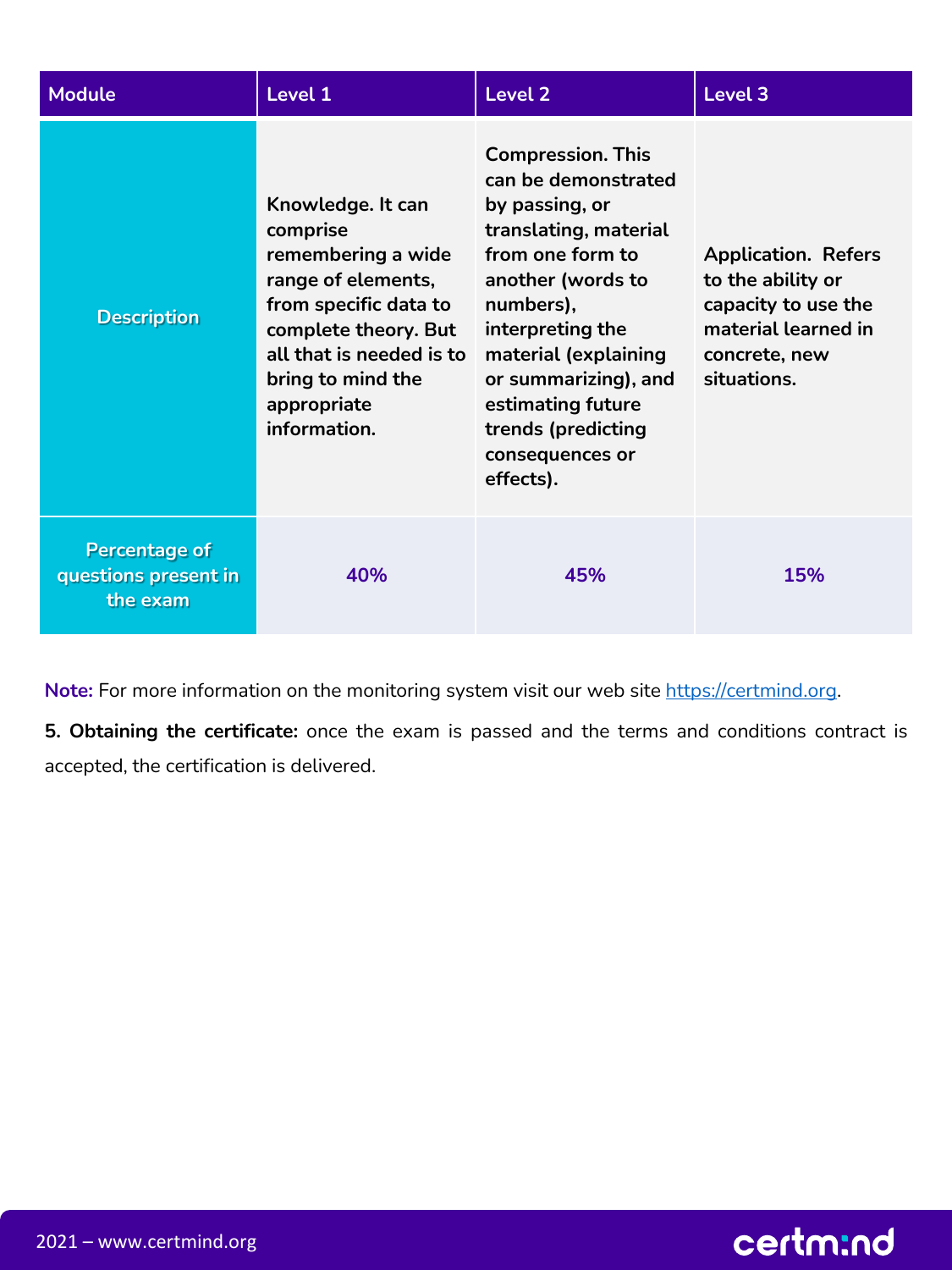### **Renewal, surveillance and withdrawal of certification**

This phase occurs after the professional has obtained his or her certification. Renewal refers to the reissuance of the certification once its validity has come to an end. Surveillance refers to CertMind's supervision of the professional's performance during the period between certification and recertification to ensure compliance with the stipulations of this certification scheme. The activities that the certified professional must perform in order to obtain recertification are described below:

**1. Application for recertification:** before the certification becomes invalid, the certified professional submits his or her recertification application on the QuizLab platform. In case the certification loses its validity, the professional must go through the certification process again.

**2. Registration of PUC's:** the certified professional is required to register 15 PUC's every 5 years for certification renewal.

For more information about the Professional Update Credits (PUC) system visit our website https://certmind.org. The certified professional must attach the supports that accredit the PUC's in the CertMind platform.

**3. Validation of documentation:** the platform verifies compliance with the PUC's of the certified professional, once verified, the recertification application is accepted.

**4. Obtaining recertification:** Once the documents have been validated, the new certification is delivered.

### **Criteria for suspension or withdrawal of certification**

Certification will be withdrawn from the professional in the following cases:

- 1. Failure to comply with the code of ethics.
- 2. Failure to comply with the requirements of the scheme.
- 3. Unsatisfactory results of the surveillance process.
- 4. Inability to continuously meet the competency requirements of the scheme.

#### **Changes to the certification scheme**

The Big Data & Data Science certification scheme does not contemplate changes in the scope as currently there are no extensions or reductions in the scope or level of the certification.